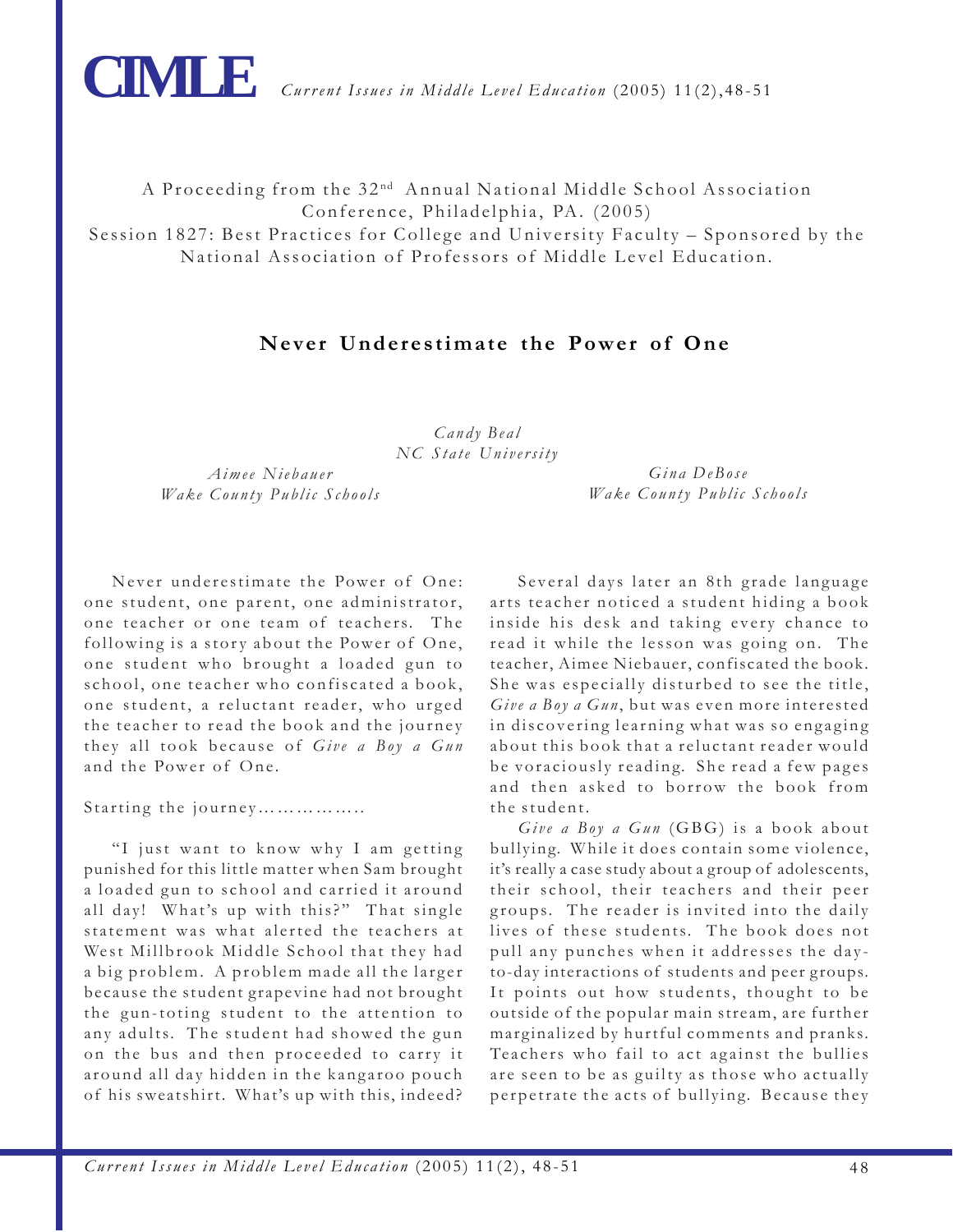failed to provide a safe haven, they enabled others to put students at risk.

Seeing the possibilities………..

To Aimee Niebauer this book was a powerful weapon whose use might counteract the rising level of bullying she had noticed in her middle schoolers. Of course, students didn't own the behavior as bullying, but instead called it "playing around." In addition to increased bullying, the school had had a rising number of discipline referrals, students appeared apathetic toward their school work and the demographics had changed in the school to include many more disenfranchised student groups.

## Getting the buy-in…………

Aimee spoke with colleagues about the book, shared it with the administration and school counselors, used involved parents to give her feedback on the book, and brought the book to other members of her team with the suggestion that they consider teaching the book using a curriculum integration approach. After receiving solid support from her team, she suggested to the three other eighth grade teams that they, too, teach the book. Those teams also bought into the idea. The entire eighth grade team was on board.

Aimee didn't want to put the cart before the horse, but she knew that the only way to get county approval for the book was to show the in-depth lesson planning needed to teach the unit on bullying. In other words, the work would have to be front loaded with no guarantee that the teachers could actually teach the book. Undaunted, the teams met to plan the unit. Aimee leaned heavily on a gifted social studies teacher, Gina DeBose, who demonstrated for others how she integrated the big lessons of the book into her North Carolina/American history lessons. The twelve teachers took off with the draft lesson planning ideas and met again later to finalize the unit.

The county saw the soundness of the teachers' work and case for the book, and approved its use. The PTA was less helpful. Gina took the case for the book before the PTA and she was told that the teams' need to purchase the book for the classes to read would have to take its chances when the PTA drew requests from a hat. After all, other projects needed funding. The "random drawinghat approach" used to fund a key element of the curriculum came up dry. Fortunately, the principal was more forward thinking than the PTA and funded most of the purchase of the books. A teacher's grandfather, disgusted with the failure of the PTA to put its faith in the teachers' judgment, wrote a check for the remainder of the books.

## Not ready for prime-time, yet………………

There was still more work to be done. The teachers hosted after school parent focus groups to get the reactions of the parents to the book. Most felt that this book was long overdue in the school curriculum and wished that it had been available when they were middle school students. Parents recounted horrifying stories about their own experiences with bullying. Initial negative reaction to the title of the book was overcome by its contents and the teachers received support for teaching the book from the parents. Other school personnel joined the team. Counselors and health teachers aligned their own curricula with the issues in the book. Health classes addressed suicide awareness and personal safety.

Teachers sent home permission slips to all parents so that parents could indicate their permission for their children to read the book. Included was a short synopsis of the book and options for other work for those children whose parents would not give their permission. In the end, all children read the book.

## Building the foundation …………

While all teachers' lessons varied according to the make-up of the class, the underlying structure for the unit was the same. Teachers started by having the students characterize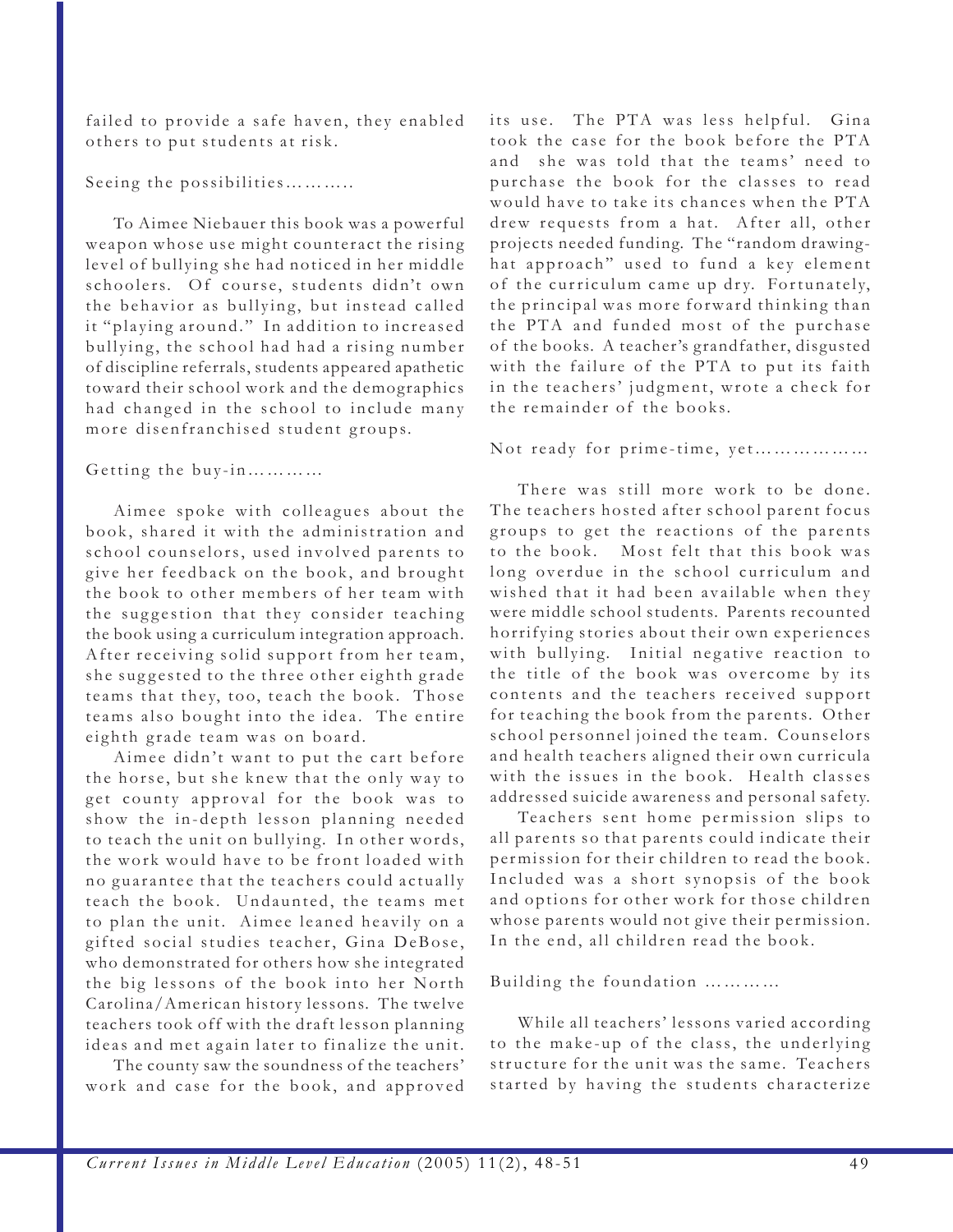the school climate. Survey results came up quickly using an on line "zoomerang" approach. Students defined what they thought bullying actually was and honestly addressed what they thought was going on in their school.

Teachers laid the groundwork for the unit by teaching lessons on conflict resolution. They borrowed from the "Don't Laugh At Me" curriculum which helped students determine conflict escalators and come up with solutions for de-escalation.

Once the foundation was laid all teachers began teaching the novel in the context of their subject area. These lessons demonstrated the incredible value of using the curriculum integration approach to teaching. Students, who live their *actual* lives constantly integrating all kinds of facts and information, could see how this form of teaching and learning really did translate into real life application. They all became James Beane converts and used his tenets of curriculum integration as the model for their teaching.

♦ They enabled the students to address the Big Questions of bullying, peer groups, acceptance, and school climate. What better way to hook students and motivate them to be involved in the lesson?

♦ Teachers taught, assigned and assessed using the principles of multiple intelligences. Varied approaches in these areas enabled all to excel.

♦ The teachers used on-going formal and informal assessment.

♦ Finally, students demonstrated their knowledge through projects that they could share with one another, the school and parents. All had become experts on one aspect of bullying, getting along, etc.

Assessing the experience………….

For some this whole exercise might have been a missed opportunity, a story a teacher might have told about a "hidden book incident" in her language arts class, a "Can you believe this" recounting of an undetected loaded gun that rode the bus and traveled around a school for a day. Instead, this is the story about the Power of One. It demonstrates the power of an individual to make a tremendous difference in the lives of a community, its parents, its school and teachers and students. It speaks to the professionalism and good judgment of all teachers who risk teaching what they know to be right and needed by their students.

This story represents the countless stories like it that happen every day in classrooms around the world. The Power of One helps us remember to listen to the students, to trust our professional judgment and to do what we know to be right. The need to address bullying was not picked up in the scores of an end of grade test, but rather in the day to day life of a school. Bullying was identified and addressed by teachers who saw the value in tailoring a unit to meet the needs of the students, all the while teaching items in the standard course of study or NOT.

In today's world it takes courage to be a professional educator and to do the right thing for your students. There is not always a check off assessment to validate the teachers who teach what is really needed. This is a story about one teacher who cared about her school and students, one teacher who was vigilant and enlisted the support of others like her who believed in meeting the needs of their students. Their journey speaks to the Power of One to overcome challenges and find opportunities to make a difference.

We must never underestimate the Power of One, but rather embrace our own opportunities use that power to make a difference.

A word from the authors……………..

This story leaves out the names of many of the teachers who made this unit a success and focuses on an 8th grade teacher who started and sustained the journey to teach *Give a Boy a Gun*. We are grateful to all who participated in the unit and to teachers everywhere who daily address the needs of their students.